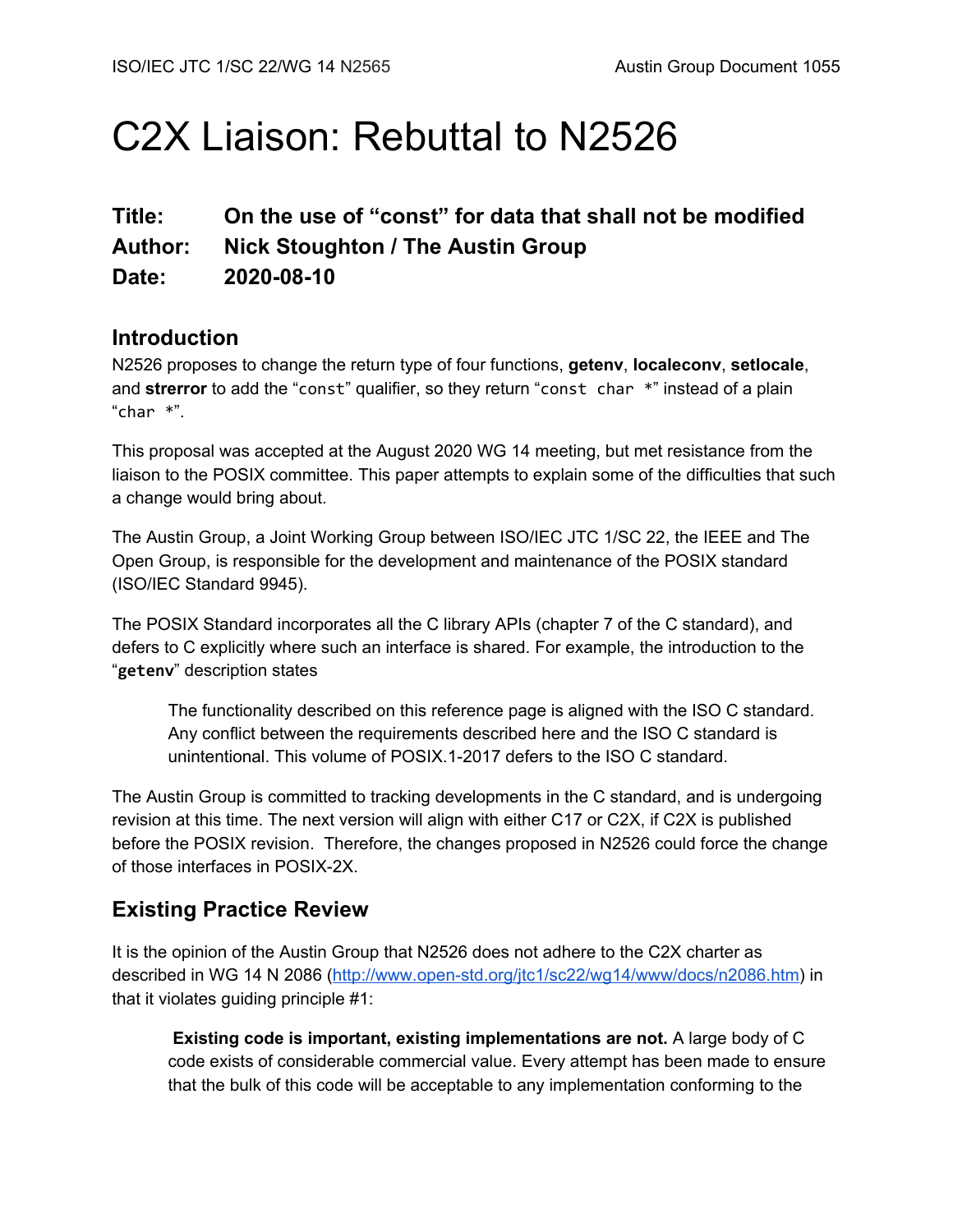Standard. The Committee did not want to *force* most programmers to modify their C programs just to have them accepted by a conforming translator.

Assigning a "const char \*" value to a non-const variable (as much existing code does) will provoke at least warnings from current conforming compilers. Users who wish to treat warnings as errors (as is common in safety and security applications) or who adhere to a "no warnings" coding standard will need to modify their source code (which in the case of third-party libraries may not be possible).

N2526 claims to have searched for problematic uses of "**strerror**" in some sources published on github. Such a search is problematic in several ways:

- Of the four interfaces discussed, **strerror** is possibly the least problematic and most likely to be used in a constant form.
- You can only search public repositories in github. Many thousands of private repositories on github were not searched, nor were any repositories on other similar sites.
- N2526 only examined the "first few pages" of results. This is inadequate as a basis for justifying such a radical change.
- The OpenSolaris source code base contains many dozens of cases that would lead to failures in compilation. OpenSolaris requires all sources to compile without warnings (-errwarn=%all)
- The GNU/Linux source code base for a simple embedded device contains over 100 cases for getenv alone, and a test compilation changing **getenv** only, failed long before completing (building "bash", in a basically alphabetical list of packages).

Of the functions proposed in N2526, **getenv** is the most widespread and problematic.

# **An Improved Search Strategy**

Searching for a function name and analysing the code in the results visually is very time consuming. However, for a specific type of function use, a shortcut can be employed: search for variable initializations that use the function, then search for variations that include "const". Subtract to find the number that do not use "const".

Using the regular expression search facility on codesearch.debian.net produces the following results: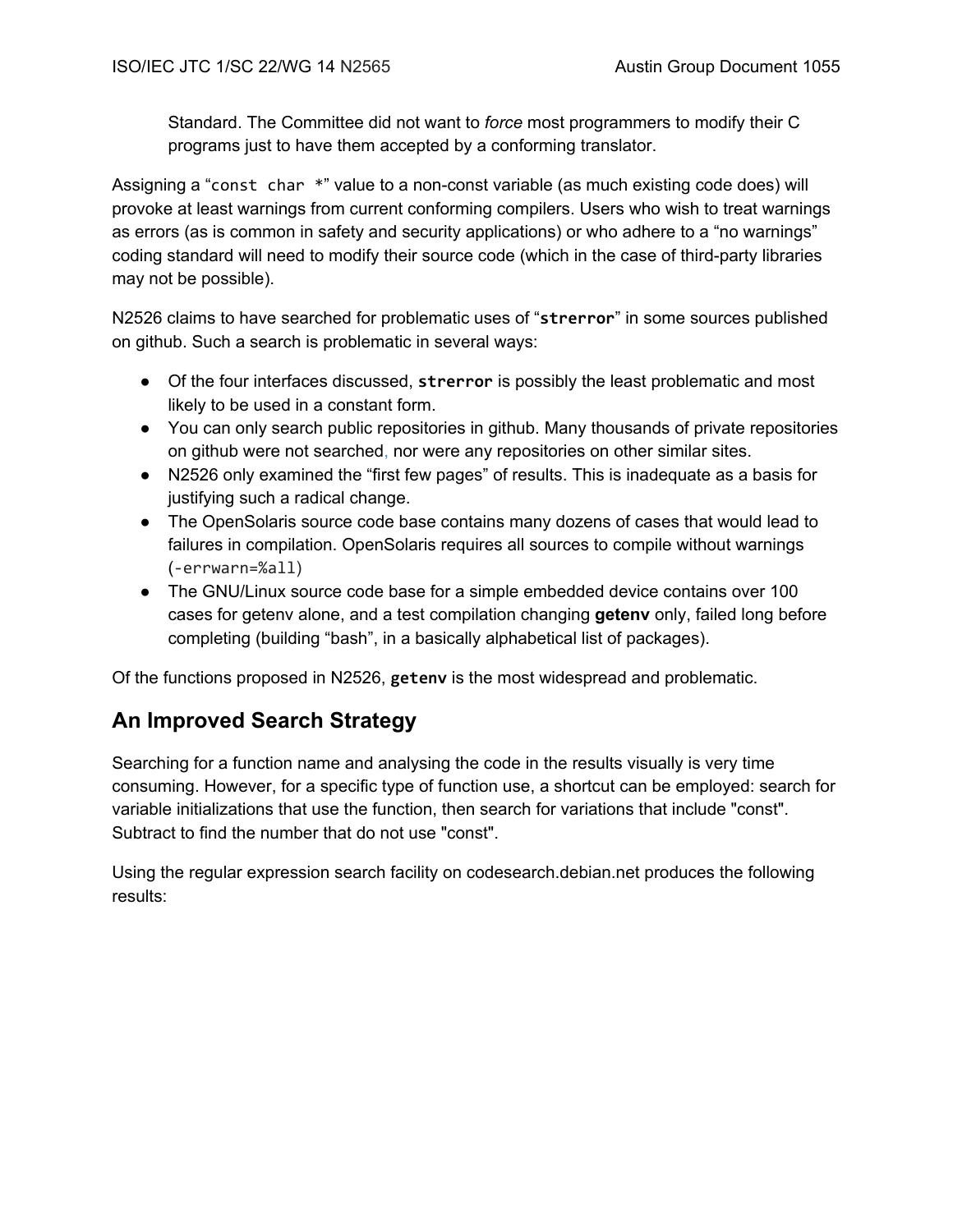| <b>RE</b>                           | Count |
|-------------------------------------|-------|
|                                     |       |
| char $.*= *getenv$                  | 9482  |
| const *char .*= *getenv             | 4281  |
| char *const.*= *getenv              | 219   |
|                                     |       |
| struct *lconv.*= *localeconv        | 469   |
| const *struct *lconv.*= *localeconv | 45    |
| struct *lconv *const.*= *localeconv | 15    |
|                                     |       |
| char .*= *setlocale                 | 638   |
| const *char .*= *setlocale          | 154   |
| char *const.*= *setlocale           | 81    |
|                                     |       |
| char $.*= *$ strerror               | 1098  |
| const *char .*= *strerror           | 440   |
| char *const.*= *strerror            | 42    |
|                                     |       |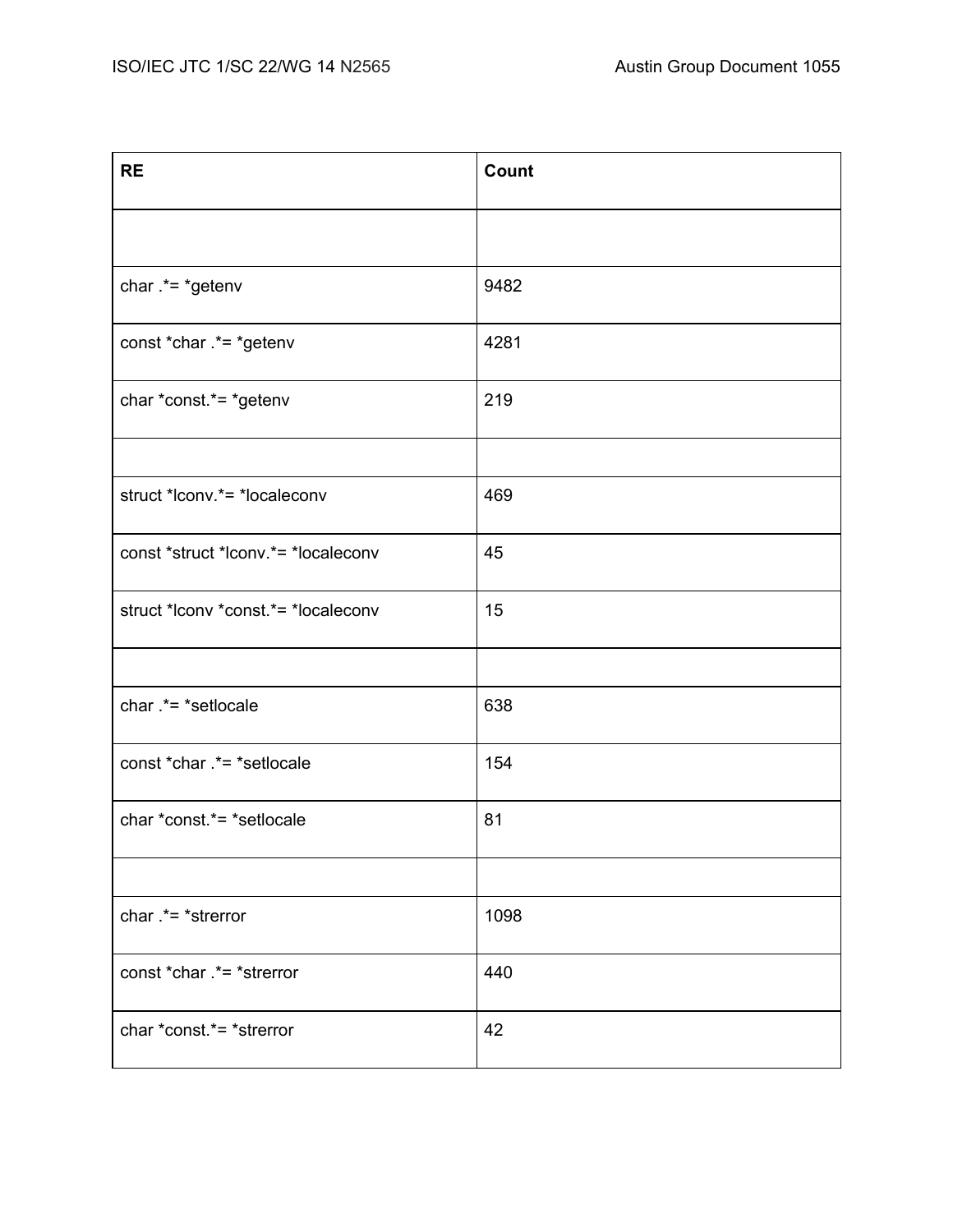From which can be derived the following percentages:

| <b>Function</b> | <b>With const</b> | <b>Without const</b> |
|-----------------|-------------------|----------------------|
| getenv          | 47.5              | 52.5                 |
| localeconv      | 12.8              | 87.2                 |
| setlocale       | 36.8              | 63.2                 |
| strerror        | 43.9              | 56.1                 |

Although these figures are just for calls that occur in variable initializations, the percentages for calls where the variable definition and assignment are separate are likely to be in the same ballpark.

Thus it can be seen that N2526's claim that "such programs are apparently uncommon" is an incorrect conclusion.

## **POSIX Additional APIs**

For each of the 4 interfaces discussed in N2526, POSIX contains a normative requirement (as does C17) that the returned string shall not be modified by the application. However, POSIX extends this requirement in the case of getenv():

 $\bullet$  The application shall ensure that it does not modify the string pointed to by the getenv() function, unless it is part of a string previously added to the environment using putenv().

That is to say, it is legal to add a string to the environment with one API, and then to modify the string returned from getenv() in the knowledge that it is held in modifiable storage.

# **Potential Solutions**

The Austin Group would strongly encourage the addition of new functions that add the "const" qualifier. For example, "const char \*cgetenv(const char \*name)".

The alternative would be for POSIX and C to diverge over these interfaces, with POSIX replacing its deference to C with a statement to the effect that conforming POSIX applications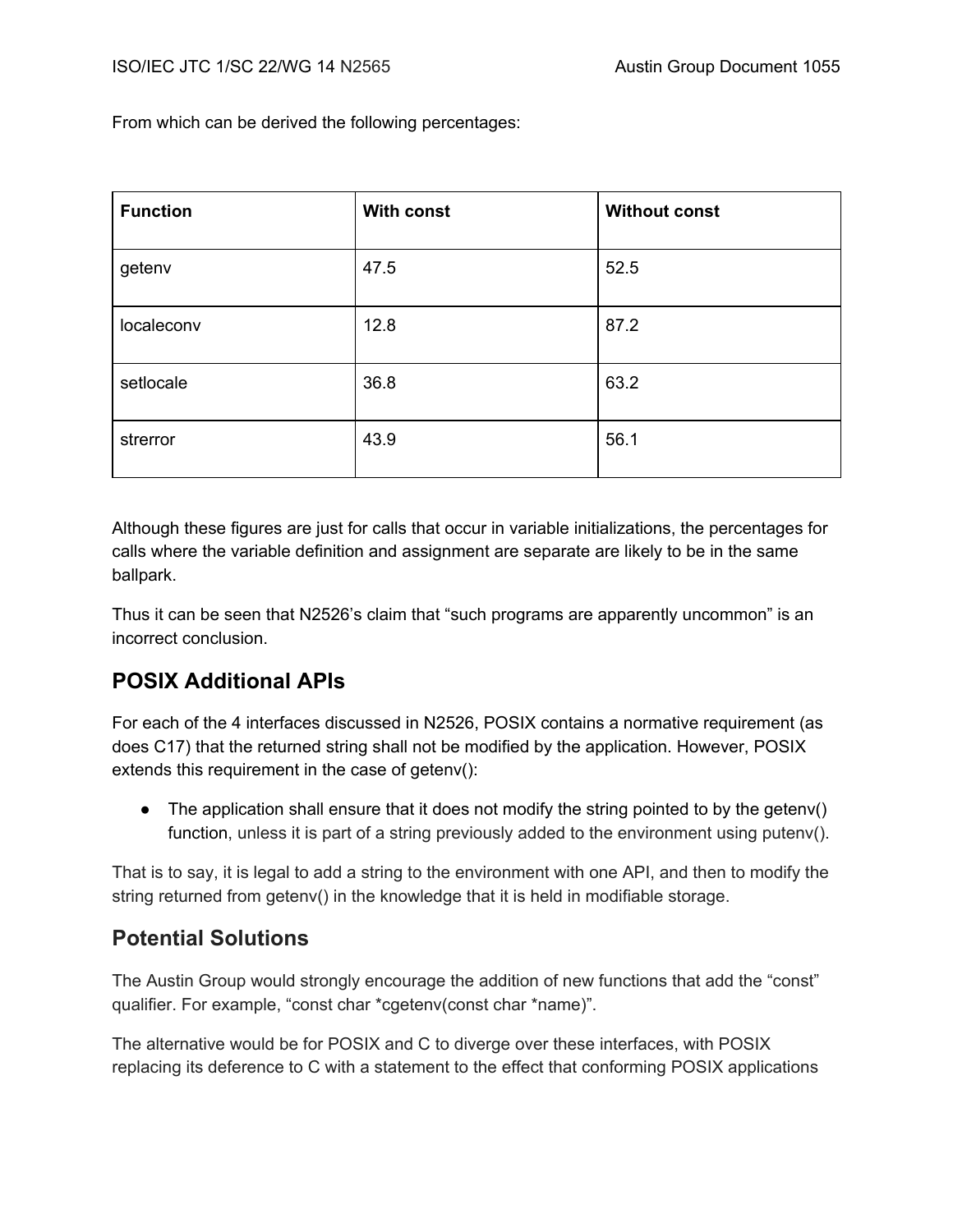might not conform to C2X. This could in turn lead to fewer implementations of C2X being released.

The Austin Group would support the deprecation / obsolescence of the original interfaces, but this paper does not propose to do that.

## **Proposed Wording**

Add new sections (renumbering subsequent sections as needed):

#### **7.11.1.2 The csetlocale function**

#### **Synopsis**

```
#include <locale.h>
const char * csetlocale(int category, const char *locale);
```
#### **Description**

The **csetlocale** function is identical to the **setlocale** function, except that the return type is const qualified.

#### **7.11.2.2 The clocaleconv function**

#### **Synopsis**

```
#include <locale.h>
const struct lconv * clocaleconv(void);
```
#### **Description**

The **clocaleconv** function is identical to the **localeconv** function, except that the return type is const qualified.

#### **7.22.4.7 The cgetenv function**

#### **Synopsis**

```
#include <stdlib.h>
const char * cgetenv(const char *name);
```
#### **Description**